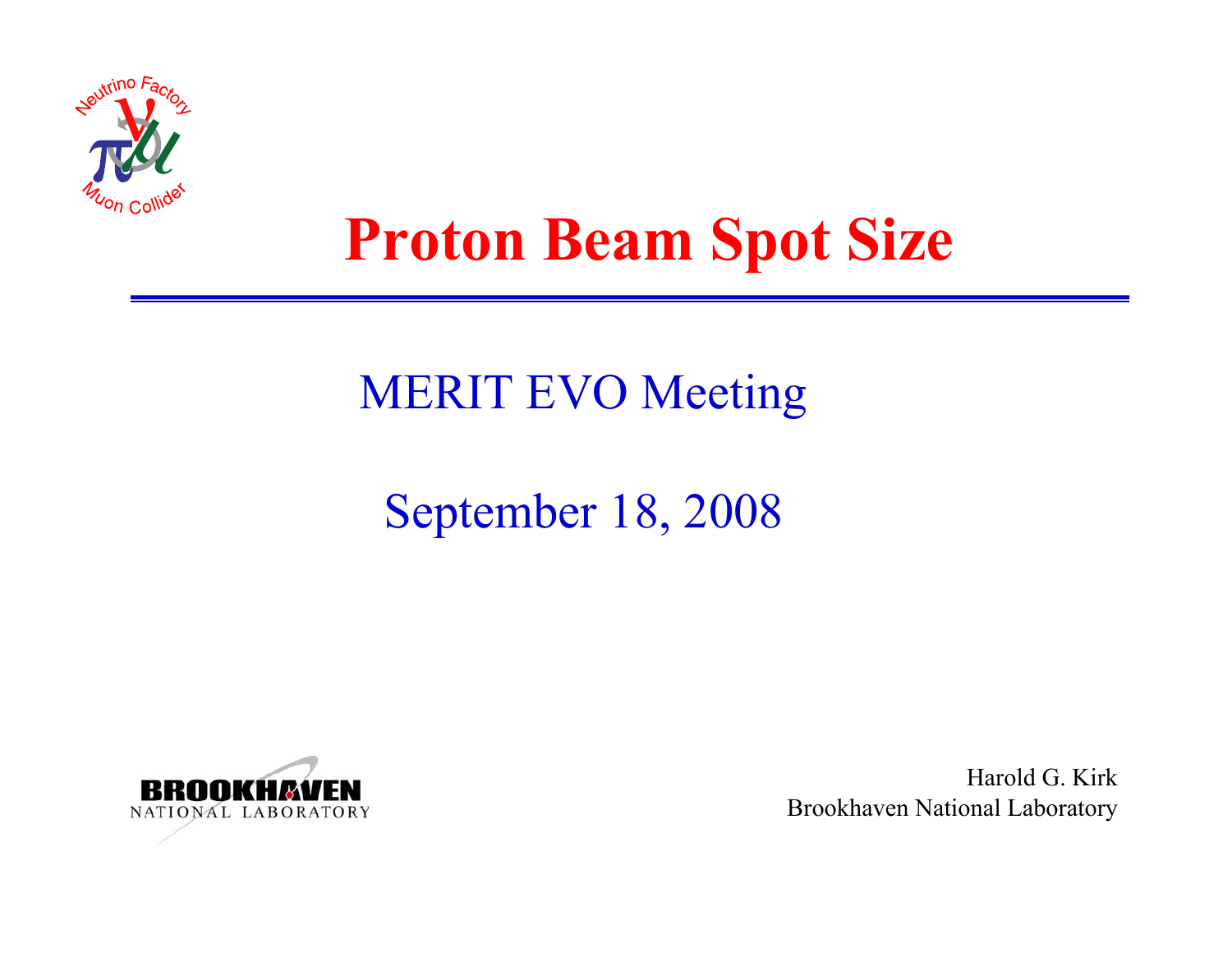

NATIONAL LABORATORY

Ilias Efthymiopoulos July 16, 2008

#### Without dispersion term<br>With dispersion term



Harold G. Kirk<sub>2</sub>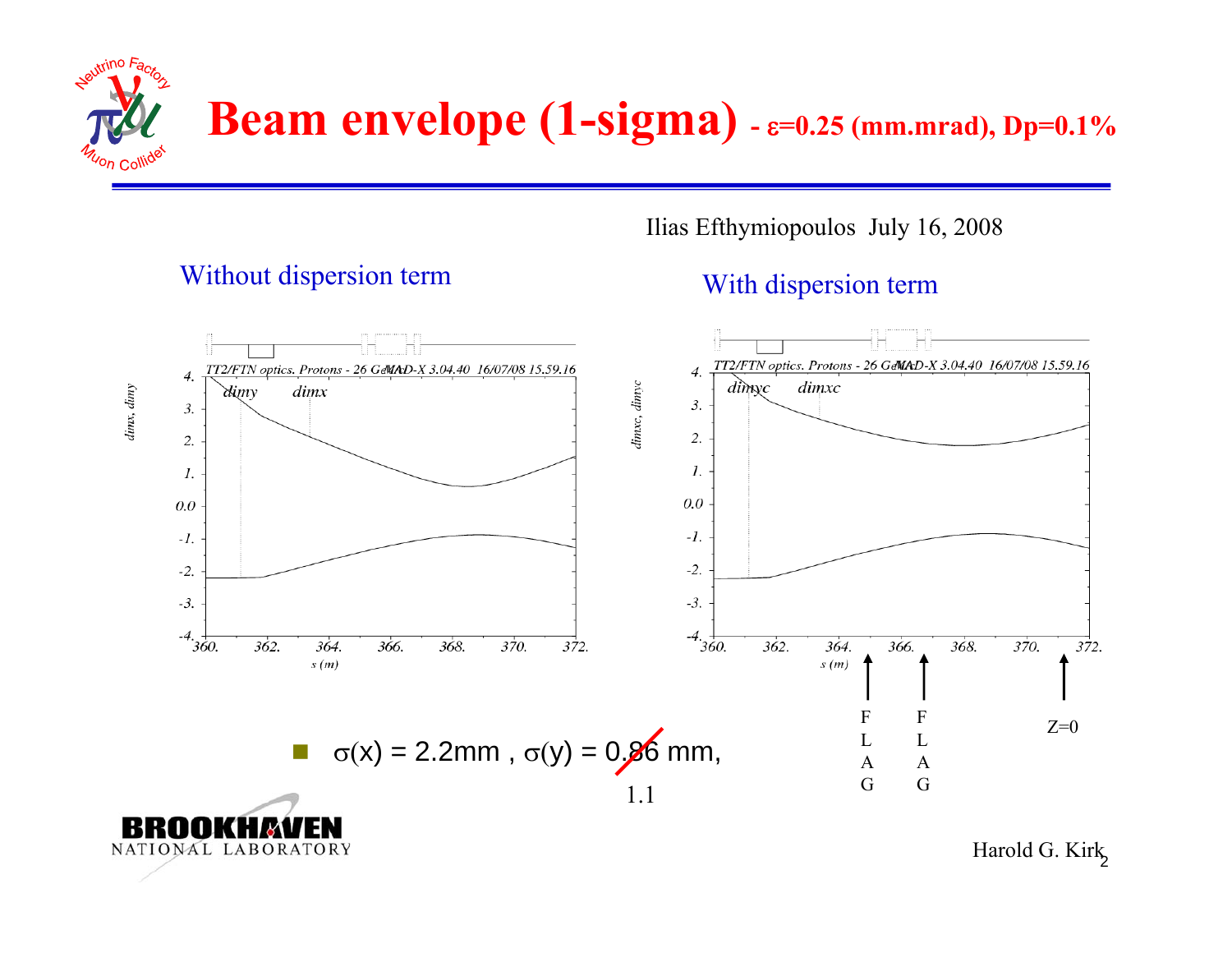

|          | <b>No Dispersion</b>        |     | Dispersion  |             |
|----------|-----------------------------|-----|-------------|-------------|
| Position | $\sigma(x) \quad \sigma(y)$ |     | $\sigma(x)$ | $\sigma(y)$ |
|          | mm                          | mm  | mm          | mm          |
| Flag     | 0.95 1.05                   |     | 1.95        | 1.05        |
| $Z=0$    | $\overline{1}$ 2            | 1.1 | 2.2         | 1.1         |

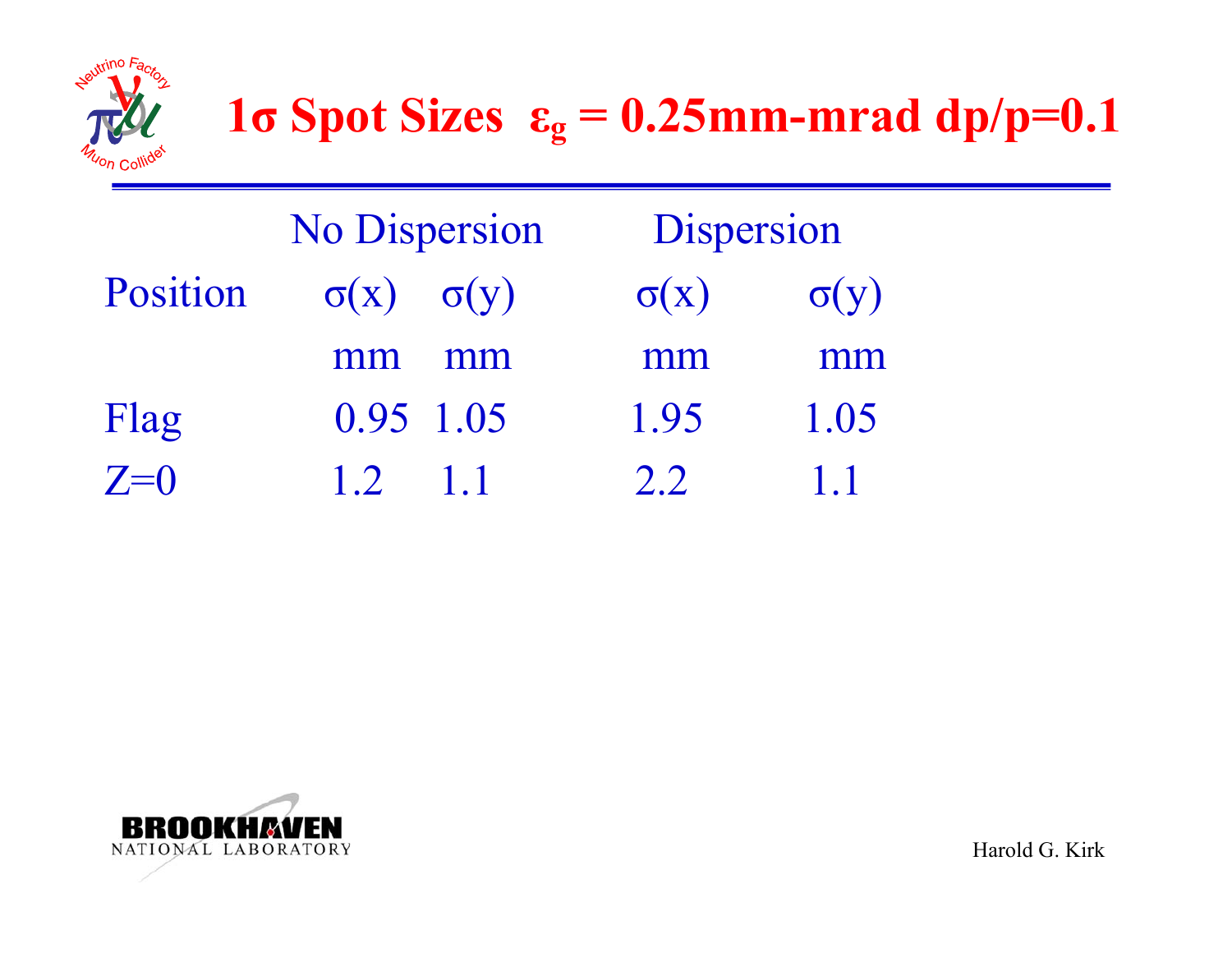

#### Use the data to extrapolate at higher intensities



#### Transverse emittance (2s) in TT2

For 10Tp the 2 σ Normalized emittances are:

 $\varepsilon_{\rm h}$  = 12.8 mm-mrad  $\varepsilon_{\rm v}$  = 11.7 mm-mrad

For a 24 GeV proton beam  $\beta$ γ = 26.57

l  $\sigma$  geometric emittances are:  $\varepsilon_h = 0.12$  mm-mrad  $\varepsilon_v = 0.11$  mm-mrad



Harold G. Kirk 4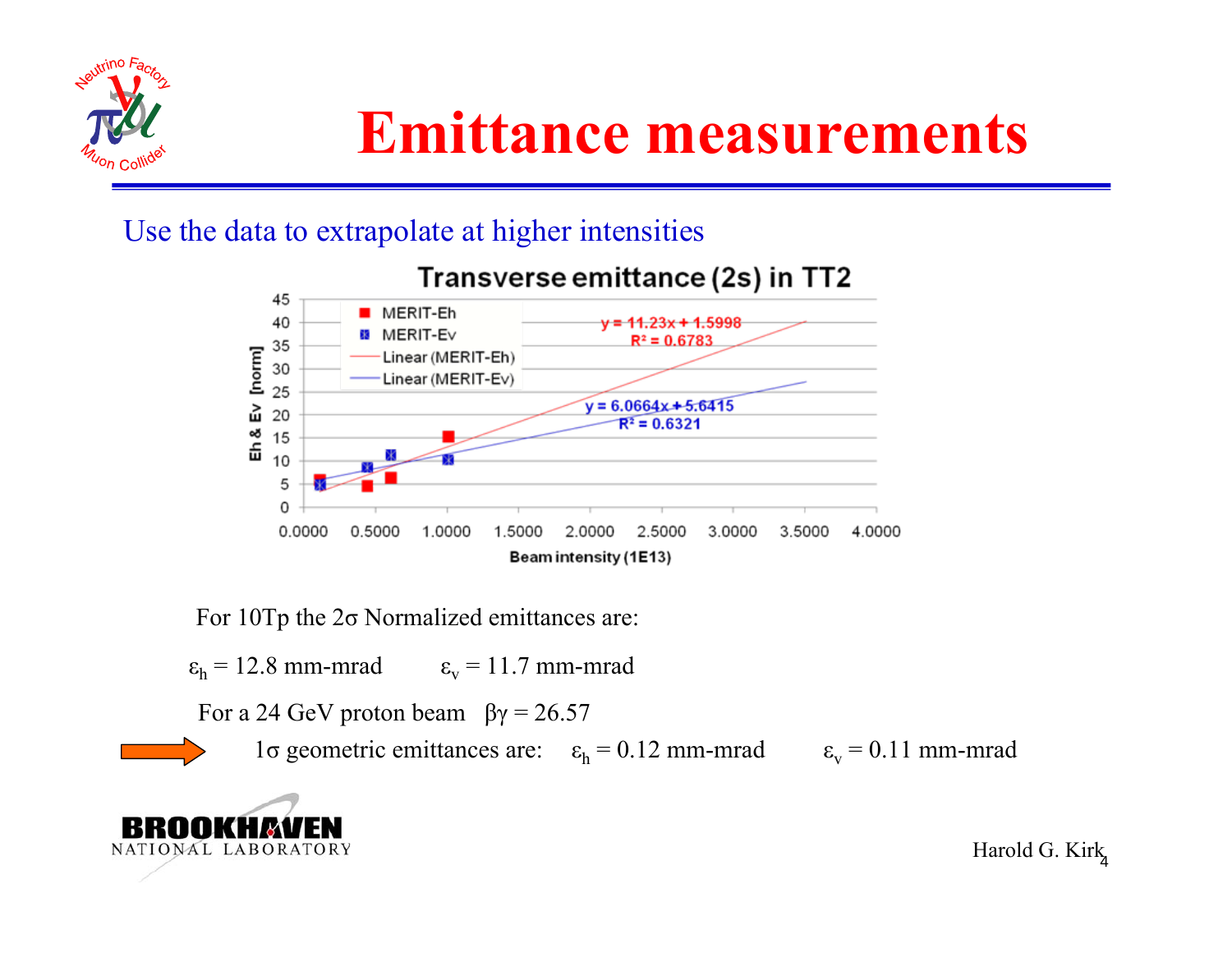

**1σ Spot Size at Z=0**





Harold G. Kirk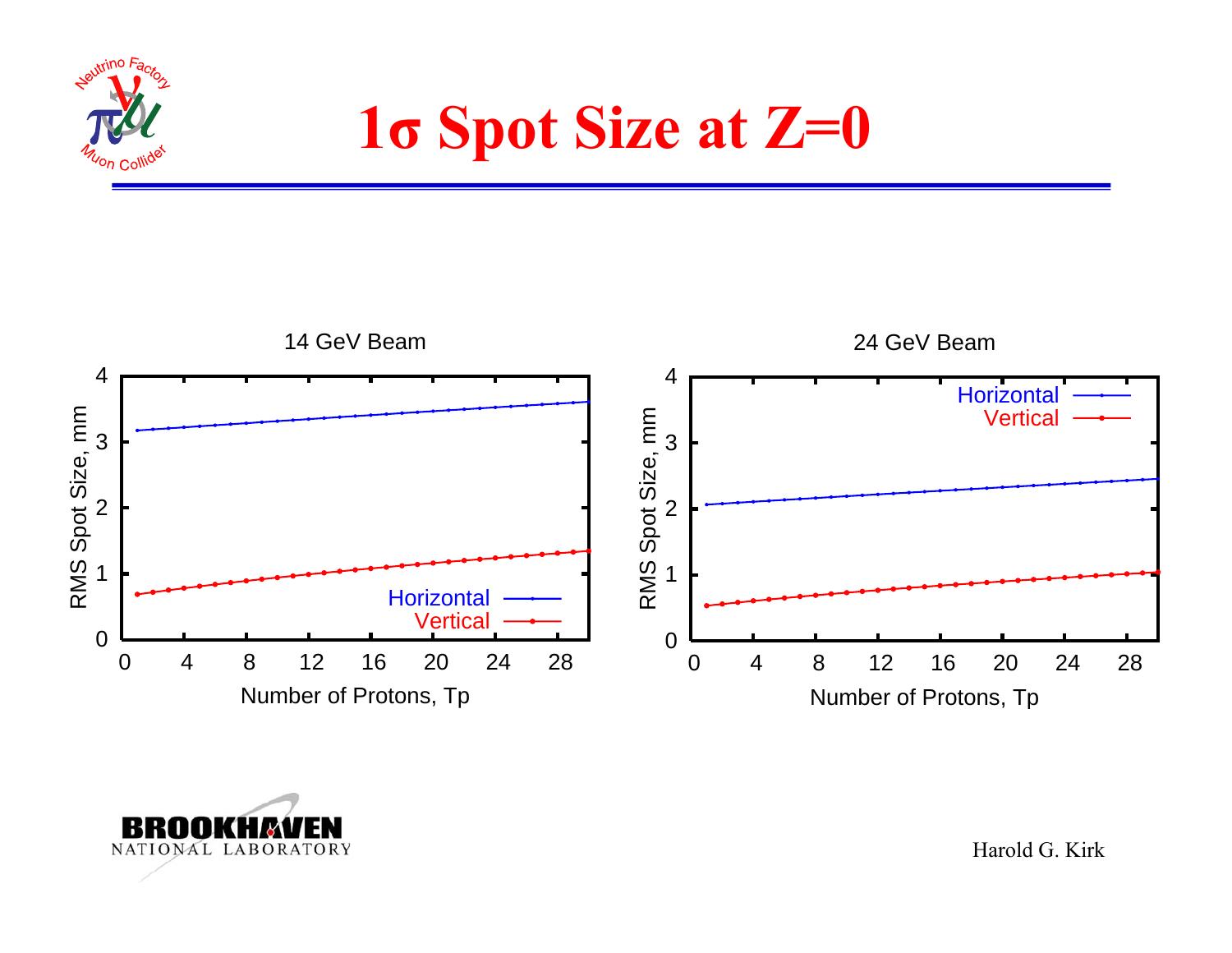

# **1σ Spot Size at Flag**





Harold G. Kirk